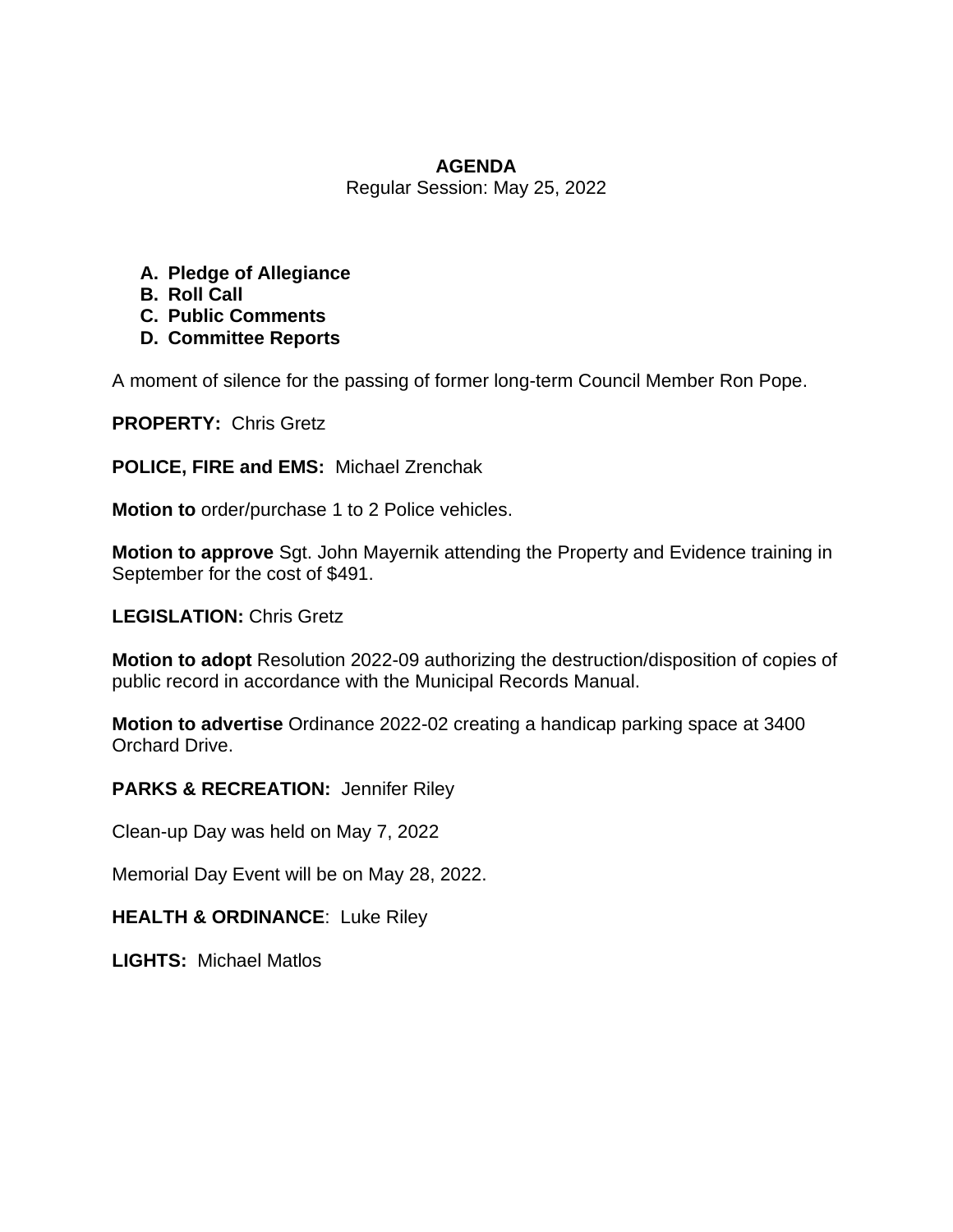# **FINANCE:** Elizabeth Lape

**Motion to Pay:** Bills for Ratification of \$33,376.75 and List of Bills to Pay \$22,637.36

## **Bills for Ratification:**

| 04/29/2022     | <b>EFT</b> | ADP [INVOICE]                             | $-95.35$     |
|----------------|------------|-------------------------------------------|--------------|
| 05/06/2022     | <b>EFT</b> | <b>PA SCDU</b>                            | $-82.52$     |
| 05/13/2022 EFT |            | ADP [INVOICE]                             | $-79.22$     |
| 05/17/2022     | EFT.       | <b>PA SCDU</b>                            | $-82.52$     |
| 04/29/2022     | 22684      | PA MUNICIPAL RETIREMENT SYSTEM            | 0.00         |
| 05/03/2022     | 22685      | RILEY-MCCLELLAND, JENNIFER                | $-53.00$     |
| 05/09/2022     | 22686      | <b>AFLAC</b>                              | $-223.36$    |
| 05/11/2022     | 22687      | AMERICAN LEGAL SERVICES                   | $-65.16$     |
| 05/11/2022     | 22688      | <b>DERKAS AUTO SERVICE</b>                | $-2,641.80$  |
| 05/11/2022     | 22689      | <b>DUQUESNE LIGHT CO</b>                  | $-86.84$     |
|                |            | FIRST COMMONWEALTH BANK (CREDIT           |              |
| 05/11/2022     | 22690      | CARD)                                     | $-2,350.10$  |
| 05/11/2022     | 22691      | <b>MCI</b>                                | $-29.21$     |
| 05/11/2022     | 22692      | <b>ONE DIGITAL</b>                        | $-40.00$     |
| 05/11/2022     | 22693      | <b>ORKIN EXTERMINATING</b>                | $-207.92$    |
| 05/11/2022     | 22694      | <b>PA AMERICAN WATER</b>                  | $-1,175.89$  |
| 05/11/2022     | 22695      | <b>PC TIRE &amp; FOAMFILL SPECIALISTS</b> | $-216.16$    |
| 05/11/2022     | 22696      | PEOPLES NATURAL GAS                       | $-379.95$    |
| 05/11/2022     | 22697      | Safsecur LLC                              | $-808.34$    |
| 05/11/2022     | 22698      | <b>SPRINT</b>                             | $-112.16$    |
| 05/11/2022     | 22699      | T-Mobile                                  | $-18.60$     |
| 05/11/2022     | 22700      | COMMONWEALTH OF PA - PIB LOAN             | $-23,686.31$ |
| 05/11/2022     | 22701      | <b>Barbara Cross</b>                      | $-50.30$     |
| 05/16/2022     | 22702      | <b>TEAMSTERS LOCAL UNION #205</b>         | $-188.00$    |
| 05/16/2022     | 22703      | PA MUNICIPAL RETIREMENT SYSTEM            | $-335.72$    |
| 05/20/2022     | 22704      | <b>COMCAST</b>                            | $-368.32$    |
|                |            |                                           | $-33,376.75$ |

# **List of Bills to Pay:**

| AMERICAN NATURAL SUPPLY LLC       |            |                |          |  |  |  |  |
|-----------------------------------|------------|----------------|----------|--|--|--|--|
|                                   | 05/10/2022 | INV-1047441-AN | 875.52   |  |  |  |  |
|                                   | 05/10/2022 | INV-1047442.AN | 4,089.19 |  |  |  |  |
| Total AMERICAN NATURAL SUPPLY LLC | 4.964.71   |                |          |  |  |  |  |
| <b>AMERICAN WATER</b>             |            |                |          |  |  |  |  |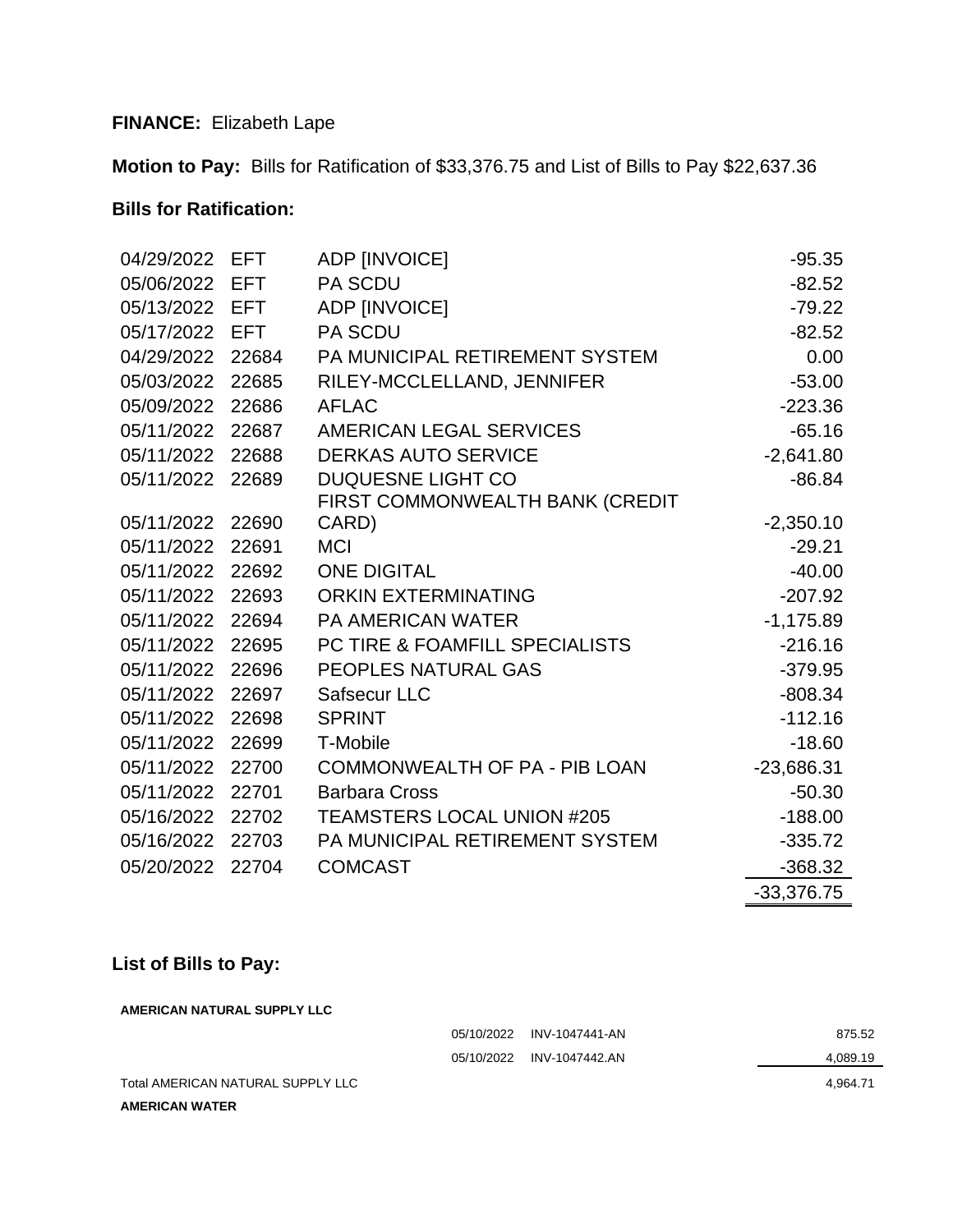|                                                        | 04/01/2022 | 4000233553     | 74.82    |
|--------------------------------------------------------|------------|----------------|----------|
|                                                        | 04/19/2022 | 400023469      | 90.00    |
|                                                        | 05/01/2022 | 4000235279     | 74.35    |
| <b>Total AMERICAN WATER</b>                            |            |                | 239.17   |
| <b>AMTRUST NORTH AMERICA</b>                           |            |                |          |
|                                                        | 05/12/2022 | 17594925       | 4,751.00 |
| <b>Total AMTRUST NORTH AMERICA</b>                     |            |                | 4,751.00 |
| <b>AQUA FILTER FRESH INC</b>                           |            |                |          |
|                                                        | 05/02/2022 | 1814353        | 44.00    |
| Total AQUA FILTER FRESH INC                            |            |                | 44.00    |
| <b>BUILDING INSPECTION UNDERWRITERS OF PA</b>          |            |                |          |
|                                                        | 05/04/2022 | 696            | 55.00    |
| Total BUILDING INSPECTION UNDERWRITERS OF<br><b>PA</b> |            |                | 55.00    |
| <b>CENTER INDEPENDENT ENERGY</b>                       |            |                |          |
|                                                        | 04/30/2022 | 04302          | 51.04    |
| <b>Total CENTER INDEPENDENT ENERGY</b>                 |            |                | 51.04    |
| <b>City of McKeesport</b>                              |            |                |          |
|                                                        | 05/11/2022 | 3 Detainments  | 75.00    |
| Total City of McKeesport                               |            |                | 75.00    |
| <b>COLLURA, DAVE</b>                                   |            |                |          |
|                                                        | 04/25/2022 | 397130         | 262.50   |
| Total COLLURA, DAVE                                    |            |                | 262.50   |
| <b>DUQUESNE LIGHT CO</b>                               |            |                |          |
|                                                        | 05/01/2022 | 9723-500-000   | 3,315.05 |
|                                                        | 05/02/2022 | 1744-720-000   | 81.57    |
|                                                        | 05/02/2022 | 0744-720-000   | 239.26   |
|                                                        | 05/02/2022 | 3993-460-000   | 248.31   |
| Total DUQUESNE LIGHT CO                                |            |                | 3,884.19 |
| <b>GLENN ENGINEERING &amp; ASSOC</b>                   |            |                |          |
|                                                        | 04/05/2022 | 22-05-01       | 2,603.75 |
|                                                        | 04/30/2022 | 22-05-155      | 96.25    |
| Total GLENN ENGINEERING & ASSOC                        |            |                | 2,700.00 |
| <b>HOME DEPOT</b>                                      |            |                |          |
|                                                        | 05/06/2022 | 006366/1090643 | 169.00   |
| <b>Total HOME DEPOT</b>                                |            |                | 169.00   |
| <b>MON VALLEY INDEPENDENT</b>                          |            |                |          |
|                                                        | 04/30/2022 | 00003274       | 566.00   |
| Total MON VALLEY INDEPENDENT                           |            |                | 566.00   |
| <b>O'REILLY AUTO PARTS</b>                             |            |                |          |
|                                                        | 05/04/2022 | 5219-200351    | 47.93    |
| <b>Total O'REILLY AUTO PARTS</b>                       |            |                | 47.93    |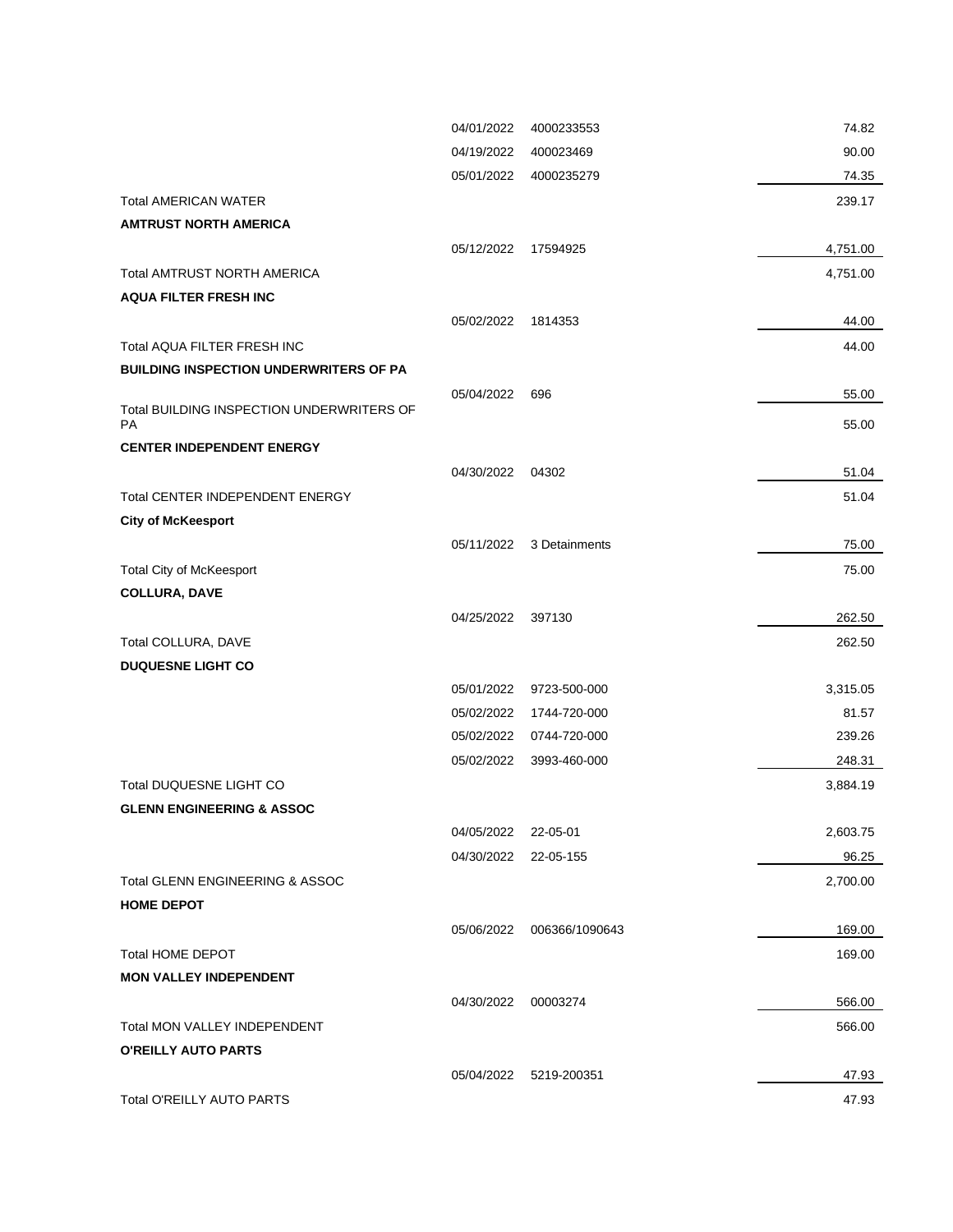**ORKIN EXTERMINATING**

|                                    | 05/06/2022 | 223749042           | 207.92    |
|------------------------------------|------------|---------------------|-----------|
| <b>Total ORKIN EXTERMINATING</b>   |            |                     | 207.92    |
| <b>PA AMERICAN WATER</b>           |            |                     |           |
|                                    | 05/17/2022 | 1024-210030156299   | 18.70     |
|                                    | 05/17/2022 | 1024-210033713752   | 118.01    |
|                                    | 05/17/2022 | 1024-210034877260   | 85.59     |
| <b>Total PA AMERICAN WATER</b>     |            |                     | 222.30    |
| <b>PA MUNICIPAL SERVICE CO</b>     |            |                     |           |
|                                    | 04/26/2022 | 93391               | 1,008.25  |
| Total PA MUNICIPAL SERVICE CO      |            |                     | 1,008.25  |
| <b>RACUNAS LAW GROUP LLC</b>       |            |                     |           |
|                                    | 04/01/2022 | 1494                | 2,247.00  |
| <b>Total RACUNAS LAW GROUP LLC</b> |            |                     | 2,247.00  |
| <b>RATVASKY, LARRY G</b>           |            |                     |           |
|                                    | 05/04/2022 | 20220504            | 250.00    |
| Total RATVASKY, LARRY G            |            |                     | 250.00    |
| <b>REAL STATS</b>                  |            |                     |           |
|                                    | 05/12/2022 | 00100               | 560.00    |
| <b>Total REAL STATS</b>            |            |                     | 560.00    |
| <b>RICOH USA</b>                   |            |                     |           |
|                                    | 05/16/2022 | 106171982           | 149.42    |
| <b>Total RICOH USA</b>             |            |                     | 149.42    |
| <b>SPRINT</b>                      |            |                     |           |
|                                    | 05/12/2022 | 233328279-128       | 127.23    |
| <b>Total SPRINT</b>                |            |                     | 127.23    |
| <b>VERIZON GARAGE</b>              |            |                     |           |
|                                    | 05/09/2022 | 450-731-927-0001-53 | 55.70     |
| <b>Total VERIZON GARAGE</b>        |            |                     | 55.70     |
|                                    |            |                     | 22,637.36 |

## **PERSONNEL:** Jennifer Riley

**Motion to accept** Alexander Appleby's resignation effective May 3, 2022.

### **STREETS AND SEWERS:** Tim Sloss

**MAYOR'S REPORT:** Larry Sikorski, Mayor

## **SOLICITOR'S REPORT: Matt Racunas**